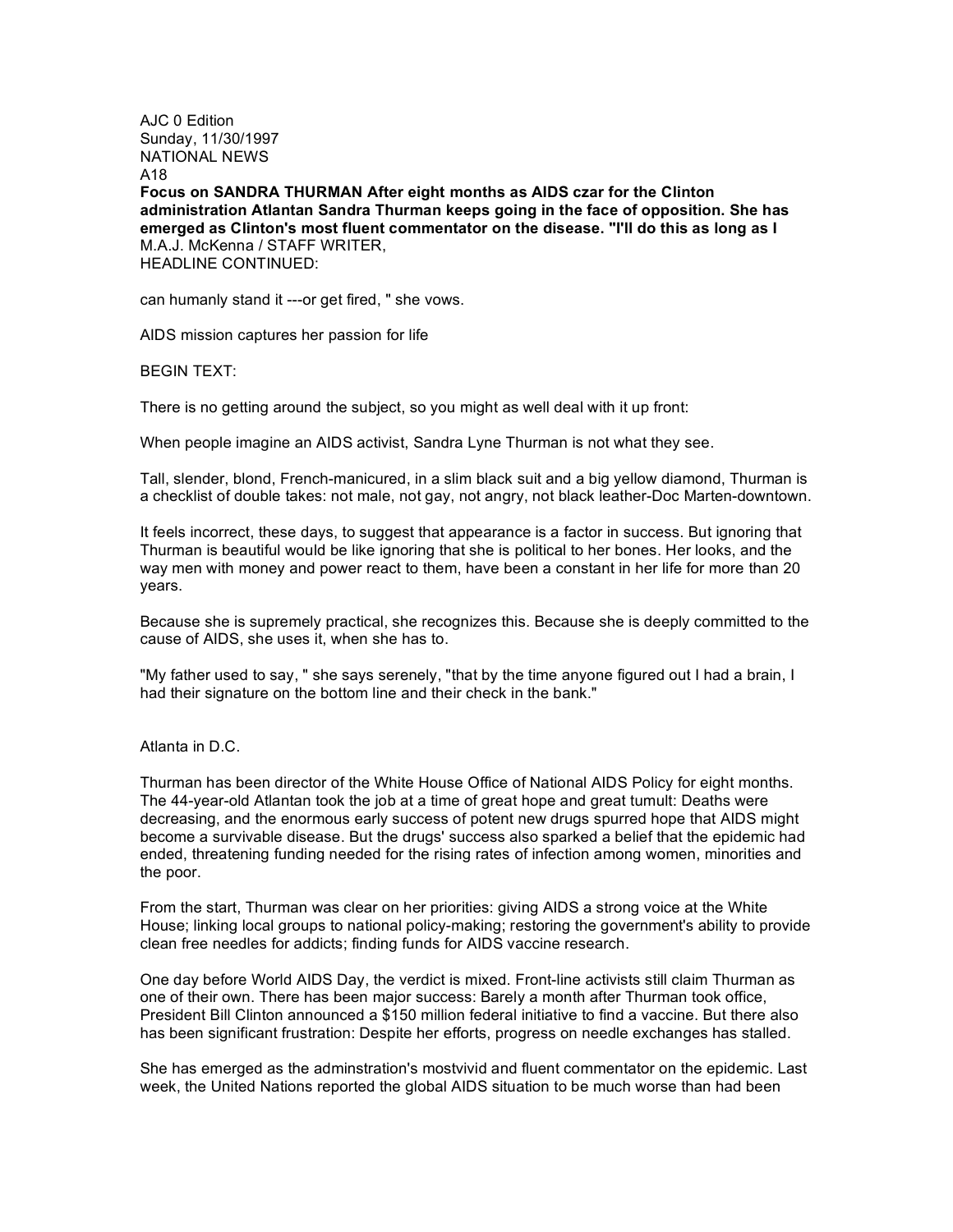thought: Up to 30.6 million HIV infections around the world, mostly in the developing world. Thurman, just returned from a fact-finding trip to Africa, was ready with the big picture.

"I think we knew the epidemic was moving faster than we could capture, but I had no idea the numbers would be as large as they are in fact, " she said in an interview.

## Ties to Clinton campaigns

Thurman has spent 15 years in the struggle against AIDS, and she retains an undiminished anger and passion. "No one should take this job, " she said not long ago, "who hasn't changed an adult diaper with their own hands."

She spent 10 of those years at AID Atlanta, steering it from the brink of collapse to the largest AIDS service provider in the Southeast. After short stints with the Carter Center and the U.S. Information Agency, the call came from Clinton offering her the position of "AIDS czar."

A longtime friend of adviser James Carville, Thurman had worked in the 1992 and 1996 campaigns.

For someone like Thurman, raised to a family tradition of public service, there is only one answer to a presidential request. She moved into a small office near the White House, working among empty Diet Coke cans, stacks of pink phone messages and a signed photo of Clinton, who told reporters he had chosen her because "she speaks the truth unvarnished."

Some groups complained early on that her job was a patronage position; once again, they said, the post had gone to someone whose expertise was politics, not science. But other activists fired back.

"I want my doctor to know medicine and my White House person to know politics, and that's what I got, " said Mike Shriver, deputy executive director for policy at the National Organization of People with AIDS.

"AIDS Action gives her very high marks at this point, " said Daniel Zingale, executive director of the powerful national organization. "We've seen the highest levels of federal funding for care, prevention, research and housing ever this year, and Sandy helped to fuel that success."

## Family of crusaders

Thurman has a Southerner's acute consciousness of history, and a rich past to draw on. "My mother was the chair of the Georgia Democratic Party, " she said. "My mother's mother was an advocate for prisoners' rights. And my great-grandmother believed in education for all children, including black children, which in Rome, Ga., at the turn of the century was not the most popular position."

It is hard to talk for long about Thurman without hearing about her mother, who died in 1982.

"Marge was larger than life, literally and figuratively, " said Thurman's ex-husband Michael Clutter, an attorney and restaurant investor who owns Bulldog & Co., a gay bar in Midtown. "I am 6 feet, and when we stood toe-to-toe I had to look up to make eye contact. And she was an attorney, in the South, back when it was hard to be an attorney at all and be a woman."

One of Marge Thurman's first cases was a black woman who had defended herself from an abusive husband and was convicted of murder, at age 14. When her parole came up, Marge -- unable to find her a job anywhere else ---took her on as a mother's helper.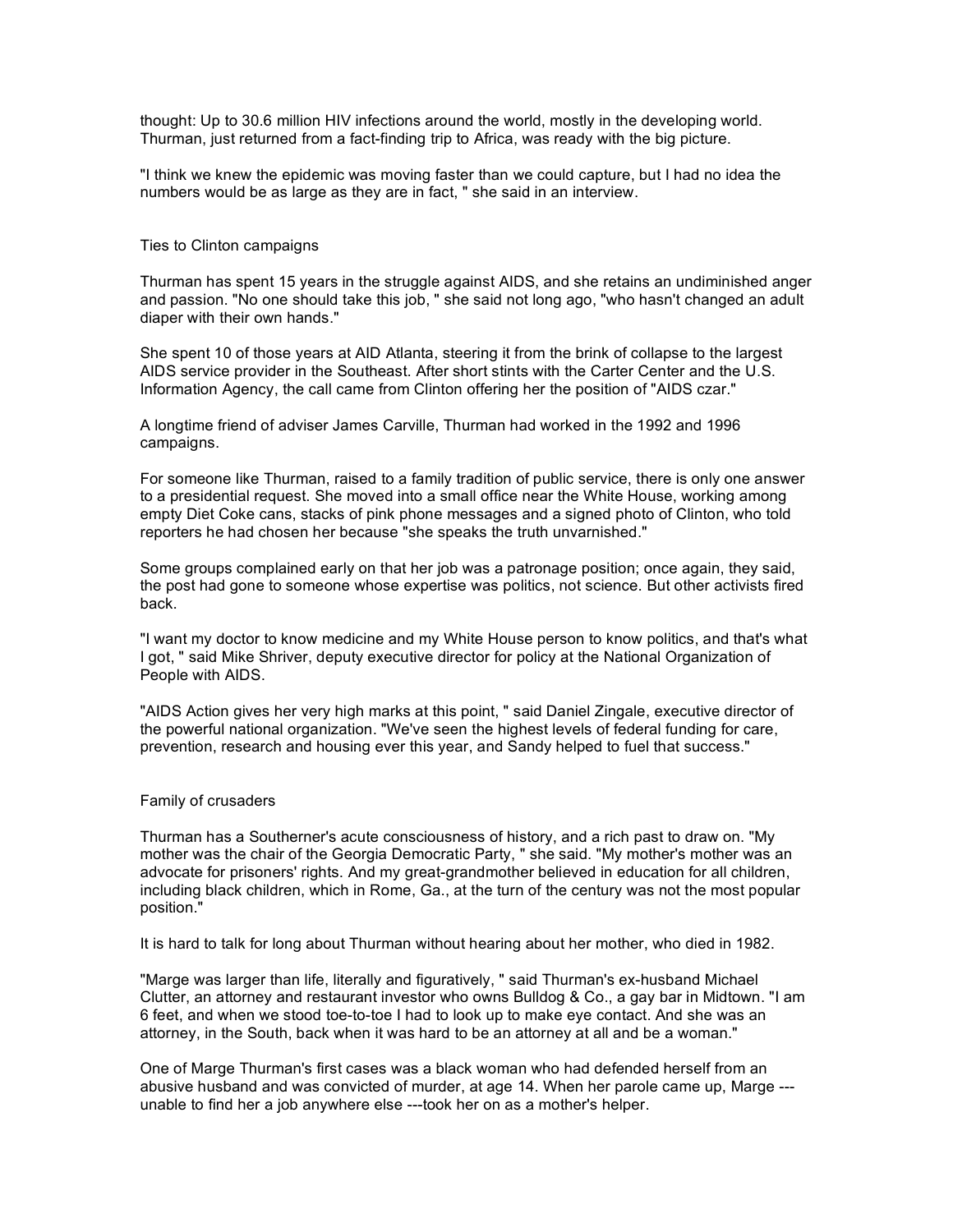"When I was 5 years old, one of my little classmates taught me a word that she said meant my nanny was a different color, " Sandy Thurman recalled. "I'd never heard the word; I didn't know what it meant, and I didn't know it was bad. So I went home that day, and I called my nanny a nigger."

Telling the story, Thurman's eyes pooled with tears. "The look on her face. . . . She cried. When I realized I'd hurt my nanny, I was hysterical. When Mother realized what had happened, she had to call Dad to come home and deal with all of us. When we all calmed down, I told them I would never go back to that school. And give my parents credit: Even though I was only 5 years old, they never made me."

When Thurman tells the story, she portrays herself merely as stubborn. State Rep. Jim Martin (D-Morning-

side), who knew mother and daughter, sees instead a young girl who already had absorbed her family tradition.

"What's so effective about Sandy is that she realizes the issues of the AIDS epidemic aren't new issues, " he said. "Her commitment is a long commitment to human rights and human dignity, and people who are sick with AIDS are the latest group to be discriminated against."

New goal in time of sorrow

Sandy Thurman, an only child, swore she would never go into the family business; not her mother's law practice or her father's clothing manufacturing, but the real family business of politics.

She got a liberal-arts degree from Mercer University, worked in prison counseling and health care, married Clutter and did volunteer fund-raising for the March of Dimes and the Atlanta Ballet. And then, in little more than a year, her father, her mother, her grandmother, her nanny and her best friend all died.

The cumulative trauma sent her life round a sharp turn. She cast about for something meaningful to do; when friends began to die of AIDS, she found it.

She began delivering meals and keeping patients company. She had nursed her father through cancer at home; the dirty details of serious illness were familiar to her.

"I have been on the front lines, " she said. "I have taken care of patients, I have been with mothers when children died in their arms, I have been at more deathbeds than I can ever count. I never forget that."

Tony Braswell inherited the leadership of AID Atlanta not long after Thurman left. "The best way that you learn about AIDS is to live it, and Sandy lived this disease, " he said.

In the early '80s, Thurman began fund-raising for AID Atlanta, which was understaffed and \$200,000 in debt. Clutter, amicably divorced from Thurman in 1982, recalls how quickly she immersed herself in AIDS activism. His business partner, close to both of them, had been one of the first of their friends to go.

"Early on, there was such a sense of futility: You'd wonder who would be next to die, " he said. "It scared me ---but it energized Sandy."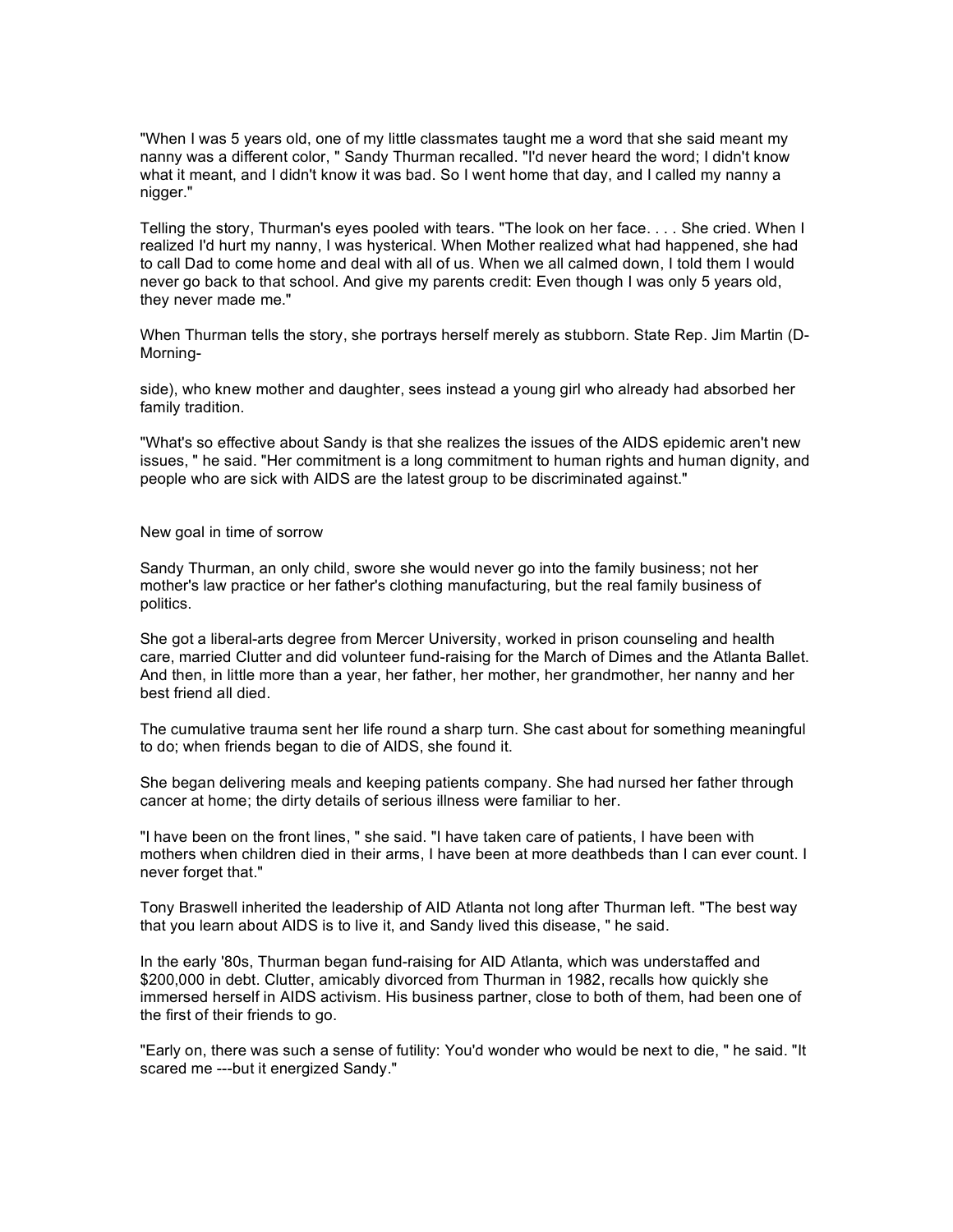Thurman became public affairs director in 1988 and executive director in 1989. She helped start the AIDS Walk and ArtCare, two major Atlanta fund-raising events. By the time she left, in 1993, the group had a staff of 90 and a budget of \$4 million.

She did it in part by relying on the sucker-punch combination of Southern polish and political savvy.

"I actually once had a guy say to me, 'What's a nice girl like you doing in work like this?' " she said. "And I said to him, because I needed his signature on something, 'Mr. Senator, I started as a volunteer. I was raised on a long tradition of volunteer service, and I'm sure your family was, too.' And he was fine with that. And I knew he would be."

Debate over needle exchanges

Thurman inspires allegiance. Last summer, she spoke at the National Gay and Lesbian Medical Association's annual meeting in Atlanta.

The applause was cut by a chant that swept the assembly: "Needle exchange now! Needle exchange now!"

As the noise increased, a shaven-headed man inblack jeans and a fruit-bedecked cocktail hat climbed on a chair to yell: "We don't mean you, Sandy, honey. We know you're with us."

Needle exchanges have been Thurman's toughest challenge so far.

Studies show that providing free clean needles can reduce HIV infection in addicts and their sexual partners, who account for at least one-third of HIV infections.

When she was named to the job, Thurman publicly supported exchanges, even though Congress outlawed federal funding for them.

Then, for a while, she seemed to soft-pedal. "In my current position, there are a variety of factors I have to take into account; I can't just come out and say I think this is a great idea, " she said a few months after taking the job.

But insiders say she engineered the defeat of a proposal to strip the secretary of Health and Human Services of the authority to allow exchanges once certain conditions are met.

"It isn't Sandy's fault the ban on funding for exchanges hasn't been lifted, " said Dr. Arthur Ammann, president of the American Foundation for AIDS Research. "She's presented a very clear message to the secretary and the president that this has to be a priority, " he said.

Friends say there is little chance Thurman has changed her views. "She'll pick her times and targets, " said Ken Britt, executive director of the law firm of Alston & Bird and the current board chairman of AID Atlanta.

And just last week, she sounded ready to take the issue public once again. Congress has imposed a six-month moratorium before any needle swaps may start.

Thurman's response: "We can't stand by and indulge ourselves in petty politics when people are dying."

A 24-hour-a-day job